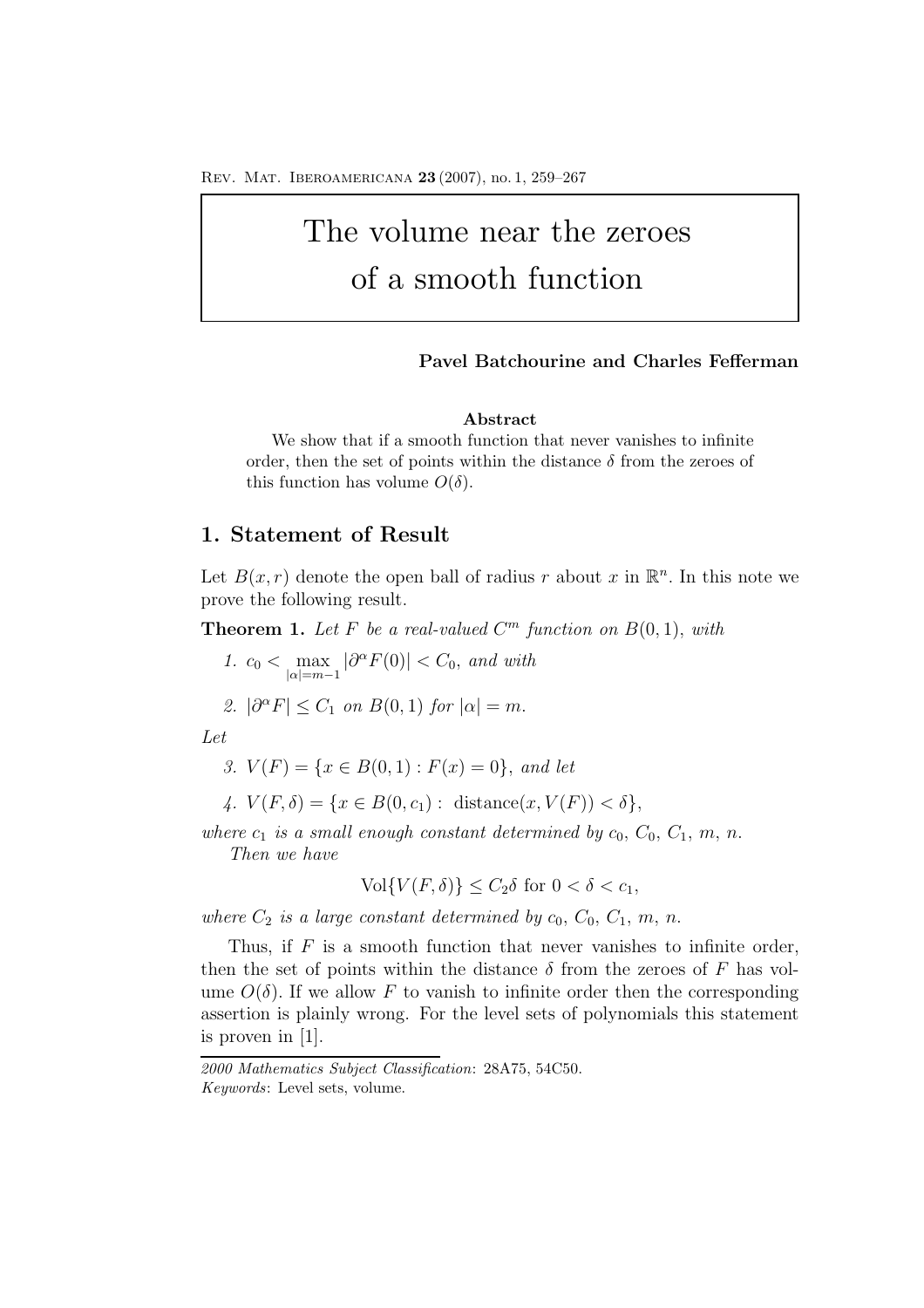## **2. A Convenient Reduction**

In this section, we reduce Theorem 1 to the following result which is seemingly a bit less general.

**Theorem 2.** Let F be a real-valued  $C^m$  function on  $B(0, 1)$ , with

- *1.*  $c_0 < |\partial^{\alpha} F| < C_0$  *everywhere on*  $B(0,1)$ , *for every multi-index*  $\alpha$  *of*  $order~m-1$ .
- 2.  $|\partial^{\alpha} F| \leq C_1$  *everywhere on*  $B(0,1)$  *for every multi-index*  $\alpha$  *of order* m.

*Let*

- 3.  $V(F) = \{x \in B(0,1) : F(x) = 0\}$ , and let
- 4.  $V(F, \delta) = \{x \in B(0, c_1) : \text{distance}(x, V(F)) < \delta\},\$

*where*  $c_1$  *is a small enough constant determined by*  $c_0$ ,  $C_0$ ,  $C_1$ ,  $m$ ,  $n$ . *Then we have*

$$
\text{Vol}\{V(F,\delta)\} \le C_2 \delta \quad \text{for } 0 < \delta < c_1,
$$

where  $C_2$  *is a large constant determined by*  $c_0$ ,  $C_0$ ,  $C_1$ ,  $m$ ,  $n$ .

To reduce Theorem 1 to Theorem 2, we use the following elementary result.

**Proposition 3.** *Let* F *satisfy the hypotheses of Theorem 1. Then there exists a linear map*  $A : \mathbb{R}^n \to \mathbb{R}^n$ , *and constants* c *and* C, *with the following properties:*

- *1.* c and C are determined by  $c_0$ ,  $C_0$ ,  $C_1$ ,  $m$ ,  $n$ ,
- *2. the maps* A *and* A−<sup>1</sup> *have norms at most* C,
- *3.*  $F ∘ A$  *is well-defined on*  $B(0, c)$ ,
- *4.*  $c < |\partial^{\alpha}(F \circ A)| < C$  *on*  $B(0, c)$  *for all*  $\alpha$  *with*  $|\alpha| = m 1$ ,
- *5.*  $|\partial^{\alpha}(F \circ A)| < C$  *on*  $B(0, c)$  *for all*  $\alpha$  *with*  $|\alpha| = m$ *.*

Once the proposition is proven, then the Theorem 1 follows by applying Theorem 2 to the function  $F(x)=(F \circ A)(cx), x \in B(0,1).$ 

**Proof of the Proposition.** In this proof, we say that a constant is *controlled*, if it is determined by  $c_0$ ,  $C_0$ ,  $C_1$ ,  $m$  and  $n$ ; and we write  $c$ ,  $C$ ,  $C'$ , etc. to denote the controlled constants.

Pick a vector  $v \in \mathbb{R}^n$  of length 1 to maximize  $|(v \cdot \nabla)^{m-1} F(0)|$ . Without loss of generality, we may assume that  $v = e_n$ , the n'th unit vector in  $\mathbb{R}^n$ . Then we have

$$
c < \left| \left( \frac{\partial}{\partial x_n} \right)^{m-1} F(0) \right| < C, \quad \text{and} \quad |\partial^{\alpha} F(0)| < C \text{ for } |\alpha| = m - 1.
$$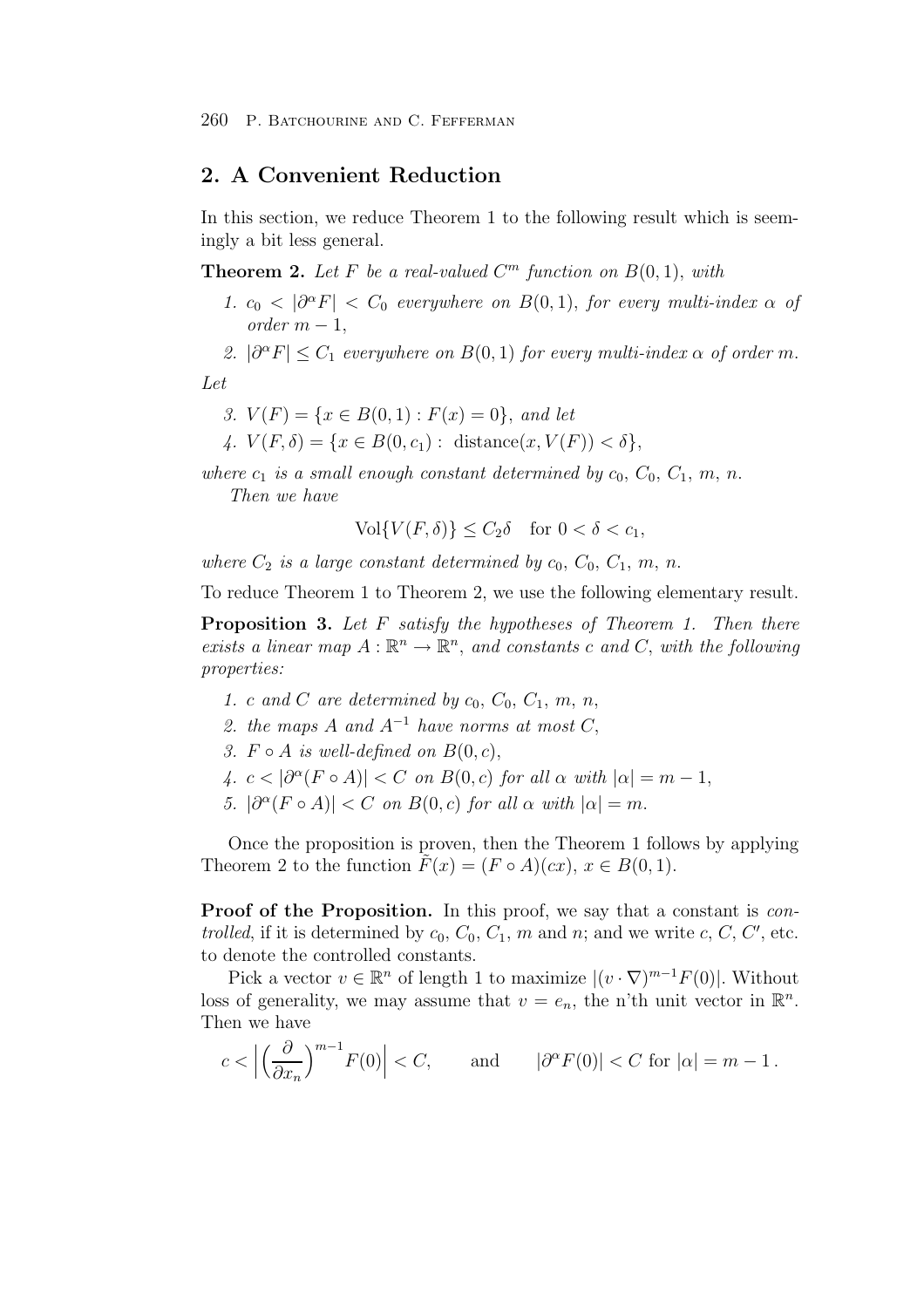Consequently, for any  $\lambda \in (0,1)$ , and for any multi-index  $\alpha = (\alpha_1, \dots \alpha_n)$ with  $|\alpha| = \alpha_1 + \ldots + \alpha_n = m - 1$ , we have

$$
\left(\frac{\partial}{\partial x_n} + \lambda \frac{\partial}{\partial x_1}\right)^{\alpha_1} \dots \left(\frac{\partial}{\partial x_n} + \lambda \frac{\partial}{\partial x_{n-1}}\right)^{\alpha_{n-1}} \left(\frac{\partial}{\partial x_n}\right)^{\alpha_n} F(0) = \sum_{k=0}^{m-1} A_k^{(\alpha)} \lambda^k,
$$

with  $c < |A_0^{(\alpha)}| < C$  and  $|A_k^{(\alpha)}| < C$  for all k.

Therefore, if we take  $\lambda = \bar{c}$  for small enough controlled constant  $\bar{c}$ , then we obtain

$$
c < | \left( \frac{\partial}{\partial x_n} + \lambda \frac{\partial}{\partial x_1} \right)^{\alpha_1} \dots \left( \frac{\partial}{\partial x_n} + \lambda \frac{\partial}{\partial x_{n-1}} \right)^{\alpha_{n-1}} \left( \frac{\partial}{\partial x_n} \right)^{\alpha_n} F(0) | < C
$$

for all  $\alpha = (\alpha_1, \ldots \alpha_n)$  with  $|\alpha| = m - 1$ .

We define

$$
A:(x_1,\ldots,x_n)\mapsto (x_n+\lambda x_1,\ldots,x_n+\lambda x_{n-1},x_n).
$$

Thus

$$
(2.1) \t\t ||A||, ||A^{-1}|| \le C
$$

and

(2.2) 
$$
c < |\partial^{\alpha}(F \circ A)(0)| < C \text{ for all } \alpha \text{ with } |\alpha| = m - 1.
$$

From (2.1), and from hypothesis (2) of Theorem 1, we see then

(2.3) 
$$
F \circ A
$$
 is well-defined on  $B(0, c)$ , and

(2.4) 
$$
|\partial^{\alpha}(F \circ A)| < C \text{ on } B(0, c), \quad \text{ for all } \alpha \text{ with } |\alpha| = m.
$$

From  $(2.2)$ ,  $(2.3)$ ,  $(2.4)$ , we obtain

(2.5) 
$$
c' < |\partial^{\alpha}(F \circ A)| < C'
$$
 on  $B(0, c'')$ , for all  $\alpha$  with  $|\alpha| = m - 1$ .

Since  $c, C, c', C', c''$  are controlled constants, the conclusion of our proposition follows at once from  $(2.1)$ ,  $(2.3)$ ,  $(2.4)$ ,  $(2.5)$ . The proof of the proposition is complete.

Thus we have reduced Theorem 1 to Theorem 2.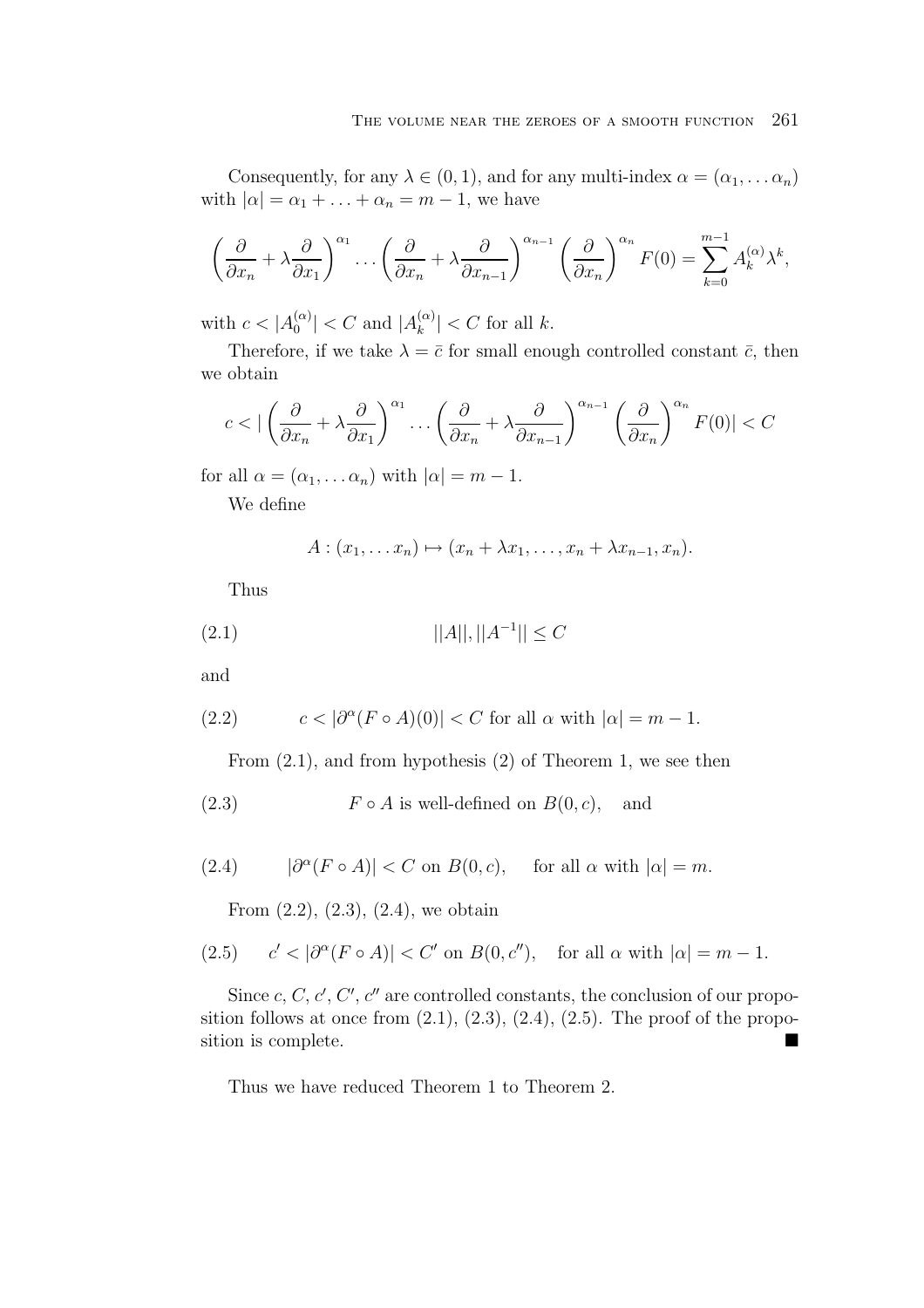262 P. Batchourine and C. Fefferman

## **3. An Elementary Remark**

For  $i = 1, \ldots n$ , let  $e_i$  denote the *i*'th unit vector in  $\mathbb{R}^n$ . In this section we recall the following elementary result.

**Proposition 4.** *Let*  $M_1$ ,  $M_2$ ,  $a_1$ ,  $\delta$ ,  $\Gamma$  *be positive real numbers and let*  $G$  *be a real-valued*  $C^2$  *function on*  $B(x^0, 2\delta)$ *. Assume that* 

- *1.*  $|\frac{\partial}{\partial x_i}G| \leq M_1 \Gamma \delta^{-1}$  *and*  $|\frac{\partial^2}{\partial x_i \partial x_j}G| \leq M_2 \Gamma \delta^{-2}$  *on*  $B(x^0, 2\delta)$ ;
- 2.  $\left| \frac{\partial}{\partial x_{i_0}} G(x^0) \right| \ge a_1 \Gamma \delta^{-1}$  *and*
- *3.*  $|G(x^0)| \le a_* \Gamma$  *for all small enough*  $a_*$ *, determined by*  $M_1$ *,*  $M_2$ *, a<sub>1</sub>, n*.

*Then, for any*  $x \in B(x^0, a_*\delta)$ , *there exists*  $\tau \in (-\delta, \delta)$  *such that*  $G(x + \tau e_{i_0}) = 0$ .

**Proof.** By rescaling, we may suppose  $\Gamma = \delta = 1$ . Integrating  $|\nabla G|$  and  $|\nabla \frac{\partial}{\partial x_{i_0}} G|$  on the line segment joining  $x^0$  to x, we find that

$$
|G(x) - G(x^0)| \le \sqrt{n}M_1|x - x^0| \le \sqrt{n}M_1a_*, \text{ and}
$$

$$
\left|\frac{\partial}{\partial x_{i_0}}G(x) - \frac{\partial}{\partial x_{i_0}}G(x^0)\right| \le \sqrt{n}M_2|x - x^0| \le \sqrt{n}M_2a_*
$$

Hence,

(3.1) 
$$
|G(x)| \le (1 + \sqrt{n}M_1)a_*,
$$
 and

(3.2) 
$$
\left| \frac{\partial}{\partial x_{i_0}} G(x) \right| \ge a_1 - \sqrt{n} M_2 a_* \ge 1/2a_1
$$
, (if we take  $a_*$  small enough)

Since also  $|(\frac{\partial}{\partial x_{i_0}})^2 G| \leq M_2$  on  $B(x^0, 2)$ , (3.2) implies that

(3.3) 
$$
\left| \frac{\partial}{\partial x_{i_0}} G(x + \tau e_{i_0}) \right| \ge 1/2a_1 - M_2 |\tau| \ge 1/4a_1,
$$

for  $\tau \in \left[ -\frac{a_1}{4M_2}, \frac{a_1}{4M_2} \right] \cap (-1, 1) = I.$ 

Let  $g(\tau) = G(x + \tau e_{i_0})$  for  $\tau \in I$ . Then g is a  $C^2$ -function on I; and (3.1), (3.3) yield

(3.4) 
$$
|g(0)| \le (1 + \sqrt{n}M_1)a_*,
$$
 and  $|g'| \ge 1/4a_1$  on I

If  $a_*$  is taken small enough, then (3.4) easily implies  $g(\tau) = 0$  for some  $\tau \in I$ . In particular,  $G(x + \tau e_{i_0}) = 0$  for some  $\tau \in (-1, 1)$ , proving the proposition.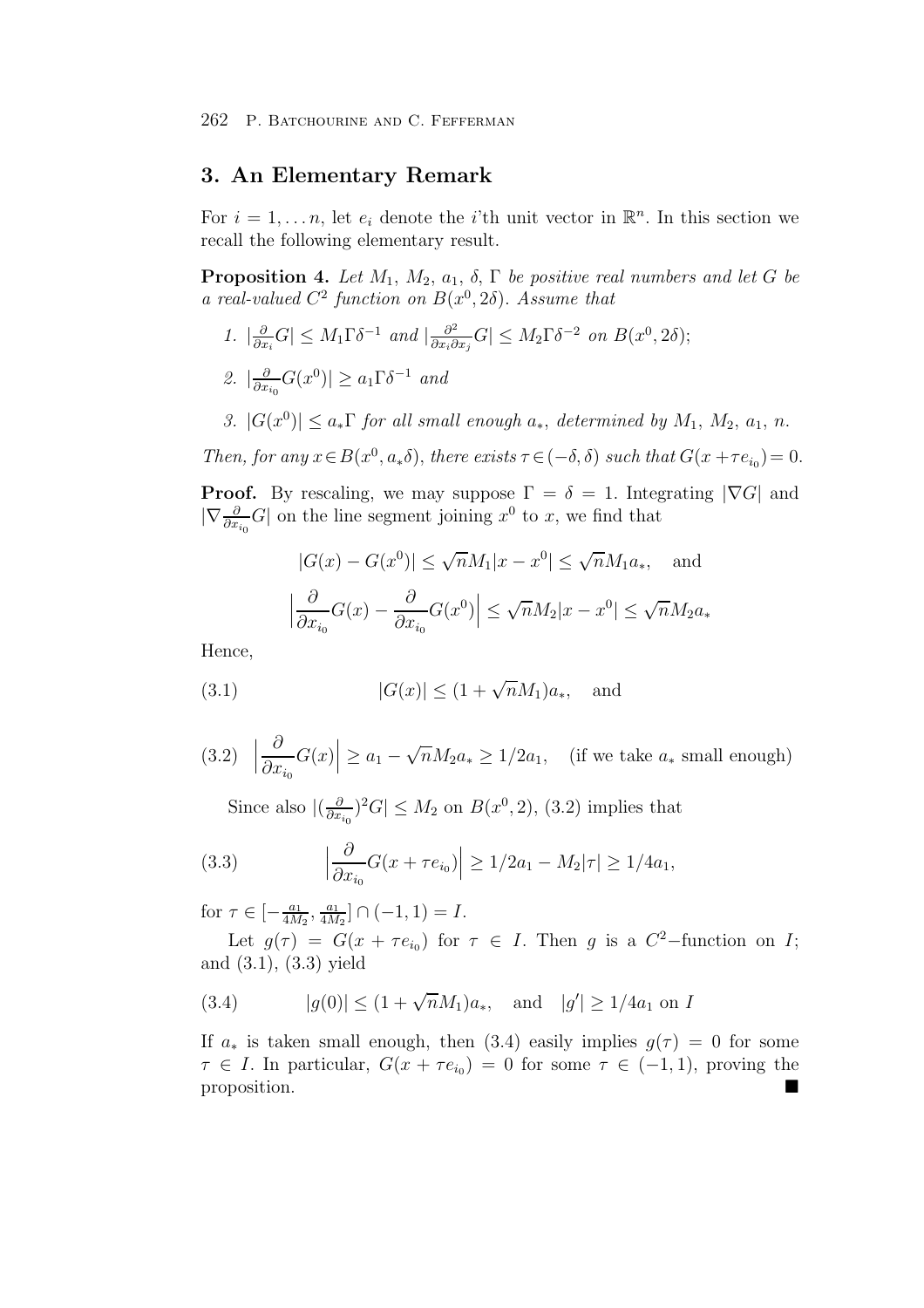## **4. Two Main Lemmas**

From now on, we assume that the function F and the constants  $c_0$ ,  $C_0$ ,  $C_1$ satisfy the hypothesis of the Theorem 2. We say that a constant is *controlled*, if it is determined by  $c_0$ ,  $C_0$ ,  $C_1$ ,  $m$  and  $n$ ; and we write  $c$ ,  $C$ ,  $C'$ , etc. to denote the controlled constants.

As in the Section 2, we write  $e_1, \ldots, e_n$  for the unit vectors in  $\mathbb{R}^n$ .

**Lemma 5.** For a small enough controlled constant  $\bar{c}$ , the following holds.  $Suppose x^0 \in V(F) \cap B(0,1/2)$ , and suppose  $0 < \delta < \overline{c}$ . Then, for any  $x \in B(x^0, \bar{c}\delta)$ , *there exist*  $\beta$ ,  $i_0, \tau$  *with* 

1. 
$$
|\beta| \le m - 2
$$
,  $1 \le i_0 \le n$ ;  
\n2.  $\tau \in [-\delta, \delta]$  and  
\n3.  $\partial^{\beta} F(x + \tau e_{i_0}) = 0$ .

**Proof.** Let  $A_m, A_{m-1}, \ldots, A_0$  be constants to be picked later. We write  $C(A_m, \ldots, A_k)$  to denote a constant determined by  $A_m, \ldots, A_k$  and  $c_0, C_0, C_1$ ,  $m, n$ . We define

(4.1) 
$$
\Omega = \max_{|\gamma| \le m-1} A_{|\gamma|} \delta^{|\gamma|} |\partial^{\gamma} F(x^0)|,
$$

and we suppose that the max in (4.1) is attained at  $\gamma = \overline{\gamma}$ . From the hypothesis (1) of the Theorem 2, we have

$$
(4.2) \t\t\t \t\t \Omega \ge A_{m-1}c_0\delta^{m-1}
$$

In particular,  $\Omega \neq 0$ . Since  $x^0 \in V(F)$ , we have  $F(x^0)=0$ , so the maximum in (4.1) is not attained at  $\gamma = 0$ . Hence,  $\bar{\gamma} \neq 0$ , and consequently, we may write  $\bar{\gamma} = 1_{i_0} + \beta$ , where  $|\beta| \leq m - 2$ , and  $1_{i_0}$  is the  $i_0$ -th unit multi-index. In particular,  $i_0$  and  $\beta$  satisfy (1). By the definition of  $\Omega$ ,  $\bar{\gamma}$ ,  $i_0, \beta$ , we have

(4.3) 
$$
|\partial^{\gamma} F(x^0)| \leq A_{|\gamma|}^{-1} \Omega \delta^{-|\gamma|} \text{ for } |\gamma| \leq m-1, \text{ and}
$$

(4.4) 
$$
|\frac{\partial}{\partial x_{i_0}}(\partial^{\beta} F)(x^0)| = A_{|\beta|+1}^{-1} \Omega \delta^{-|\beta|-1}
$$

Also, for  $|\gamma| = m$ ,  $x \in B(0, 1)$ , estimate (4.2) and the hypothesis (2) of the Theorem 2 yield

(4.5) 
$$
|\partial^{\gamma} F(x)| \leq C_1 \leq C_1 c_0^{-1} A_{m-1}^{-1} \Omega \delta^{-(m-1)}
$$

If

(4.6) 
$$
0 < \delta < A_m^{-1} c_0 A_{m-1} C_1^{-1},
$$

then (4.5) implies

(4.7)  $|\partial^{\gamma} F| \leq A_m^{-1} \Omega \delta^{-|\gamma|}$  on  $B(0, 1)$ , for  $|\gamma| = m$ .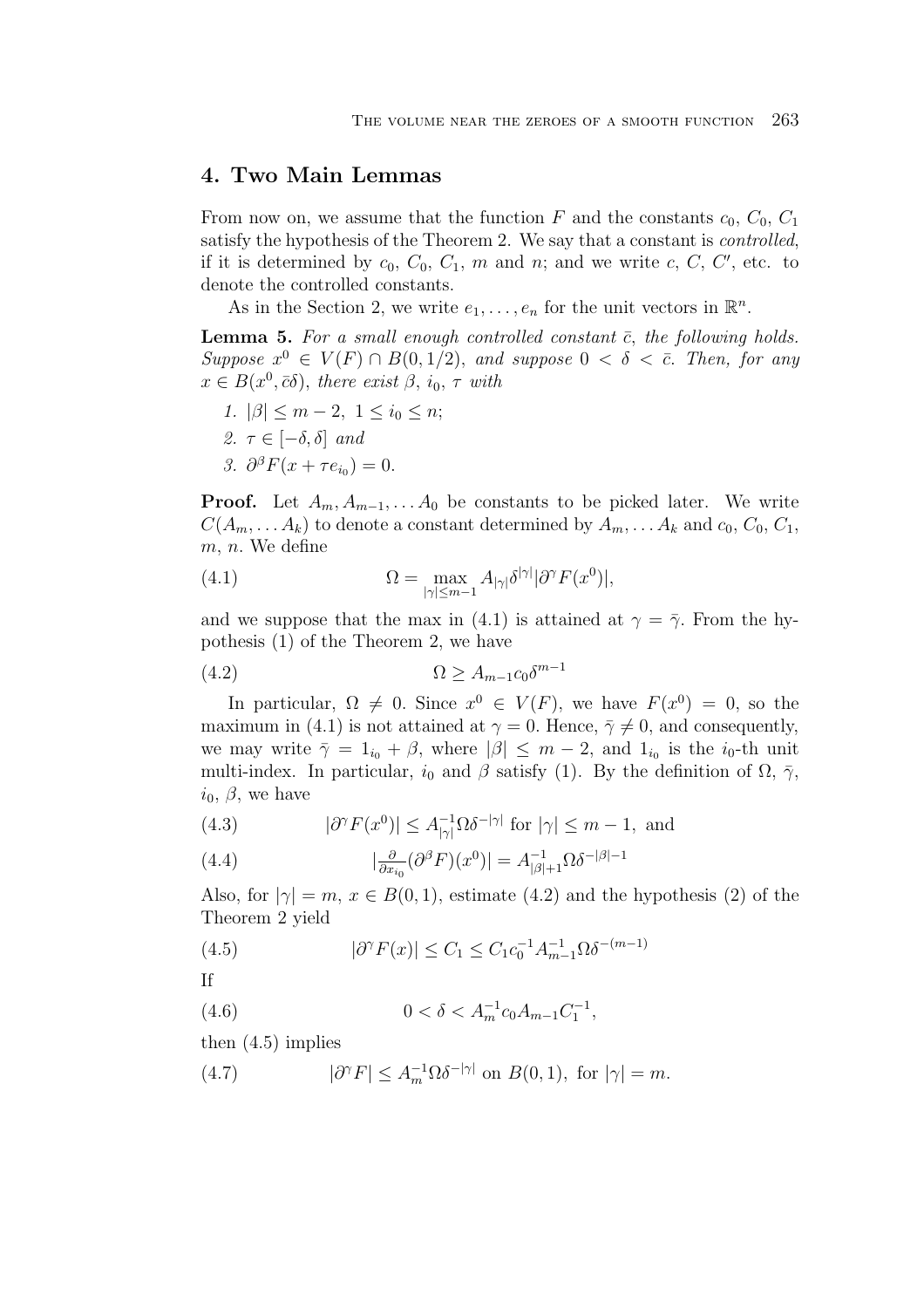264 P. Batchourine and C. Fefferman

From (4.3), (4.7) and Taylor's theorem, we obtain

(4.8) 
$$
|\partial^{\gamma} F| \leq C(A_m, \dots A_{|\gamma|}) \Omega \delta^{-|\gamma|} \text{ on } B(x^0, 2\delta), \text{ for } |\gamma| \leq m,
$$

provided

$$
(4.9) \t\t\t \delta < 1/4
$$

(Condition (4.9) guarantees that  $B(x^0, 2\delta) \subset B(0, 1)$ , since  $x^0 \in B(0, 1/2)$ ) In particular, (4.8) gives

(4.10) 
$$
\left|\frac{\partial}{\partial x_i} \left[\partial^{\beta} F\right]\right| \leq C(A_m, \dots, A_{|\beta|+1}) \Omega \delta^{-|\beta|-1} \text{ on } B(x^0, 2\delta),
$$

and

$$
(4.11) \left| \frac{\partial^2}{\partial x_i \partial x_j} \left[ \partial^{\beta} F \right] \right| \le C(A_m, \dots, A_{|\beta|+2}) \Omega \delta^{-|\beta|-2} \text{ on } B(x^0, 2\delta) \text{ for all } i, j.
$$

Also,  $(4.3)$  and  $(4.4)$  give

(4.12) 
$$
\left| \frac{\partial}{\partial x_{i_0}} \left[ \partial^{\beta} F \right] (x^0) \right| = A_{|\beta|+1}^{-1} \Omega \delta^{-|\beta|-1}
$$

and

(4.13) 
$$
|\left[\partial^{\beta}F\right](x^0)| \leq A_{|\beta|}^{-1}\Omega \delta^{-|\beta|}
$$

Note that  $A_{|\beta|}$  appears in (4.13), but not in (4.10), (4.11), (4.12). Suppose that

(4.14) 
$$
A_{|\beta|}
$$
 exceeds a large enough constant  $C(A_m, \ldots, A_{|\beta|+1})$ ,

Then (4.10)-(4.14) are the hypotheses of the proposition 3 with  $G = \partial^{\beta} F$ ,  $\Gamma = \Omega \delta^{-|\beta|}, M_1 = C(A_m, \ldots, A_{|\beta|+1}), M_2 = C(A_m, \ldots, A_{|\beta|} + 2), a_1 = A_{|\beta|+1}^{-1},$  $a_* = A_{\beta}^{-1}$ . Applying the proposition, we learn the following:

(4.15) Given 
$$
x \in B(x^0, A_{|\beta|}^{-1}\delta)
$$
, there exists  $\tau \in (-\delta, \delta)$ ,  
such that  $\partial^{\beta} F(x + \tau e_{i_0}) = 0$ .

We now take  $A_m = A_{m-1} = 1$ , and successively pick the controlled constants  $A_{m-2}, A_{m-3}, \ldots, A_0$ , so that (4.14) holds for all  $|\beta| \leq m-2$ . In particular, if  $\bar{c}$  is a small enough controlled constant, and if  $0 < \delta < \bar{c}$ , then (4.6) and (4.9) are satisfied, and (4.15) applies to all  $x \in B(x^0, \bar{c}\delta)$ . Since we have already noted, that (1) holds, the conclusions of the lemma 5 are obvious from (4.15).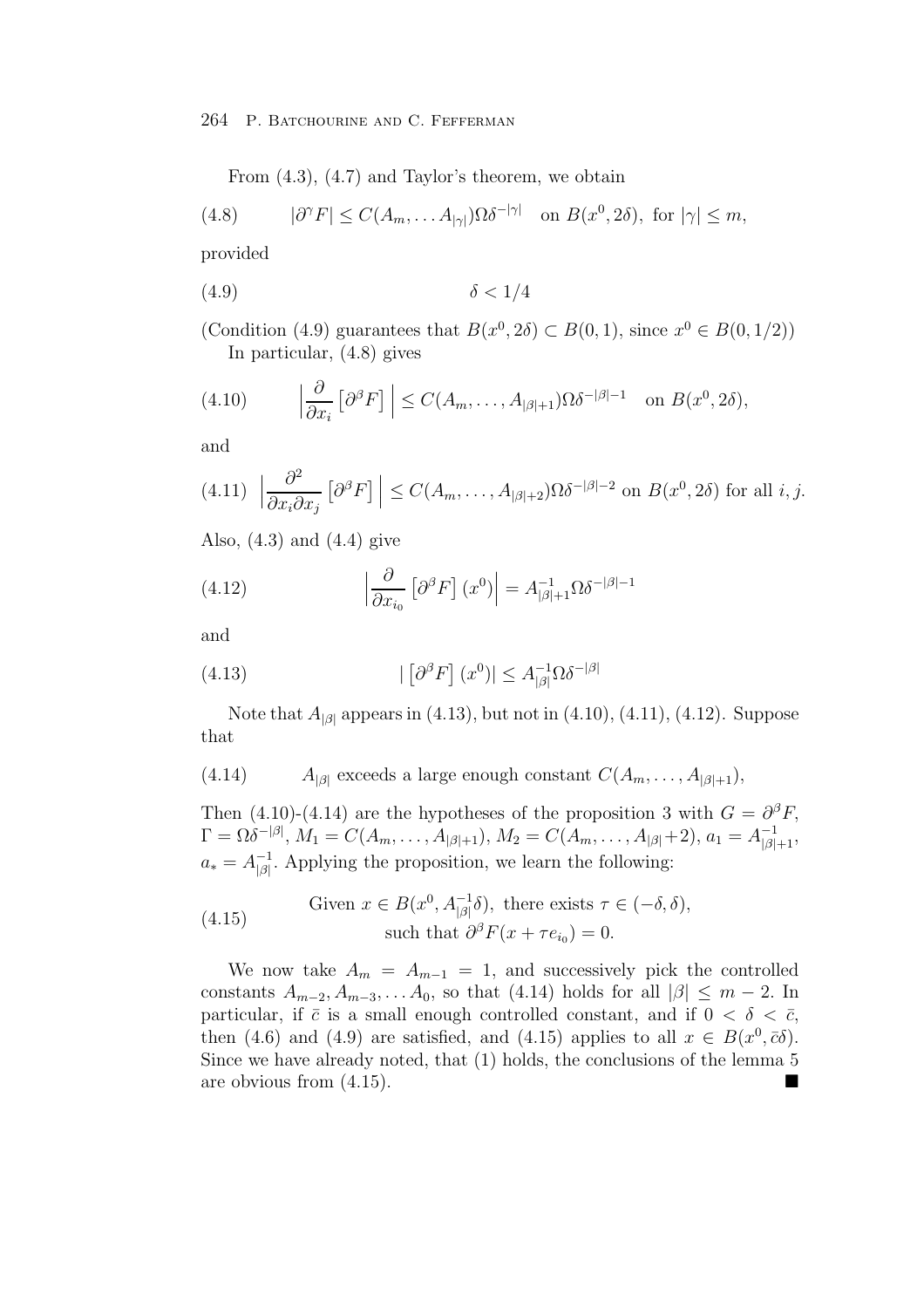From now on, we fix  $\bar{c}$  as in the Lemma 5.

We prepare to state our second Lemma. Let  $0 < \delta < \bar{c}$  be given. Fix a cube  $Q^0$  centered at the origin, such that

$$
(4.16) \t1/4 \leq \text{diameter}Q^0 < 1/2,
$$

and such that diameter $Q^0$  is an integer multiple of  $\delta$ . Then we can partition  $Q^0$  into cubes  $\{Q_\nu\}$  of diameter  $\bar{c}\delta$ .

Let  $x_{\nu}$  be the center of  $Q_{\nu}$ . Note that  $Q^0 \subset B(0, 1/2)$ , thanks to (4.16).

We define a *label* to be an ordered pair  $(i_0, \beta)$  satisfying condition (1) of Lemma 5. We say, that the cube  $Q_{\nu}$  *carries the label*  $(i_0, \beta)$ , provided we have  $\partial^{\beta}F(x_{\nu} + \tau e_{i_0}) = 0$  for some  $\tau \in [-\delta, \delta]$ . From Lemma 5 (applied to  $x = x_{\nu}$ , we learn the following basic fact:

(4.17) Every  $Q_{\nu}$  containing a zero of F must carry some label.

On the other hand, we have the following result.

**Lemma 6.** *Fix a label*  $(i_0, \beta)$ . *Then there are at most*  $C\delta^{-(n-1)}$  *cubes*  $Q_{\nu}$ *that carry the given label.*

**Proof.** Without loss of generality, we may suppose that  $i_0 = n$ . We arrange the cubes  $Q_{\nu}$  into columns", by saying that  $Q_{\nu}$  and  $Q_{\nu'}$  belong to the same "column" if their centers  $x_{\nu}$  and  $x_{\nu'}$  differ at most in the *n*-th coordinate. There are at most  $C\delta^{-(n-1)}$  distinct columns. Hence, to prove lemma 6, it is enough to show that any given column contains at most C distinct  $Q_{\nu}$  that carry the label  $(i_0, \beta)$ .

Fix a column C. For a suitable  $\bar{x} \in \mathbb{R}^{n-1}$ , the cubes  $Q_{\nu}$  in C have centers  $(\bar{x}, t_1), \ldots (\bar{x}, t_N)$ , where  $t_1, \ldots t_N$  form an arithmetic progression with the step cδ. For each  $i$   $(1 \leq i \leq N)$ , we have  $(\bar{x}, t_i) \in Q_{\nu} \subset Q^0 \subset B(0, 1/2)$ .

Therefore, for  $\tau \in [-\delta, \delta]$  and  $i = 1, \ldots, N$ , we have

$$
(4.18) \t t_i + \tau \in I,
$$

where I is the interval  $\{t \in \mathbb{R} : (\bar{x}, t) \in B(0, 1)\}.$ 

Let  $Q_{\nu}$  be one of the cubes in C, with center  $(\bar{x}, t_i)$ . By definition,  $Q_{\nu}$ carries the label  $(i_0, \beta)$  (with  $i_0 = n$ ) if and only if  $\partial^{\beta} F(\bar{x}, t_i + \tau) = 0$  for some  $\tau \in [-\delta, \delta]$ . In view of (4.18), it follows that the number of  $Q_{\nu} \in \mathcal{C}$ that carry the label  $(i_0, \beta)$  is equal to the number of  $t_i$   $(i = 1, \ldots, N)$  that lie within the distance  $\delta$  from a zero of the function  $q(t) = \partial^{\beta} F(\bar{x}, t)$ , defined for  $t \in I$ . Hence, to prove Lemma 6, it is enough to show:

(4.19) There are at most C distinct  $i$   $(i = 1, \ldots N)$ , such that  $t_i$ lies within the distance  $\delta$  from a zero of  $q(t)$   $(t \in I)$ .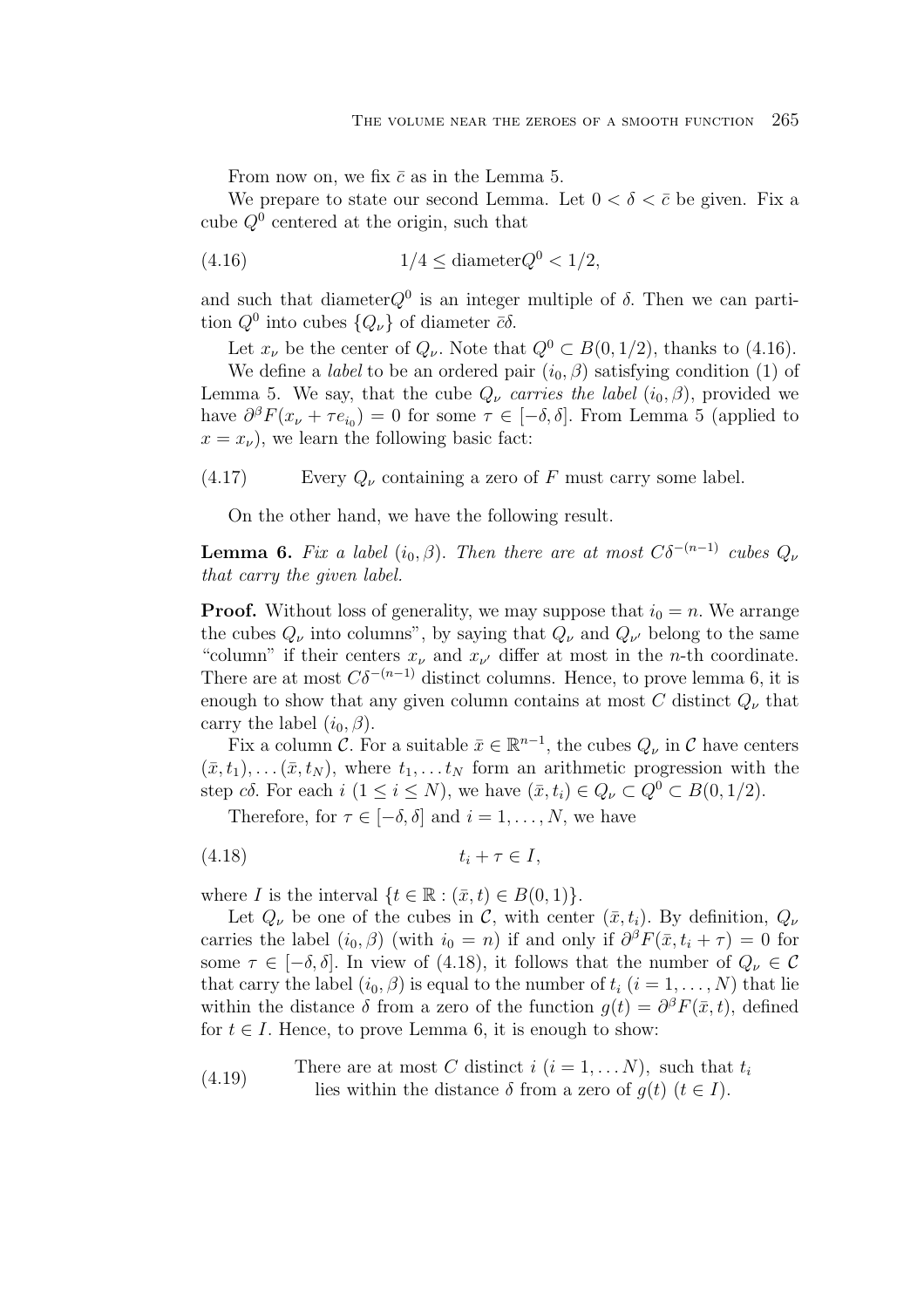#### 266 P. Batchourine and C. Fefferman

Moreover, since  $t_1,\ldots,t_N$  form an arithmetic progression with the step  $c\delta$ , assertion (4.19) will follow, if we can prove that

 $(4.20)$  the function q has at most C distinct zeroes in I.

Thus, Lemma 6 is reduced to the task of proving (4.20).

For  $t \in I$ , we have  $(\bar{x}, t) \in B(0, 1)$  by definition of I, and therefore

$$
\left(\frac{d}{dt}\right)^{m-1-|\beta|}g(t) = \left(\frac{\partial}{\partial x_n}\right)^{m-1-|\beta|}\partial^{\beta}F(\bar{x},t) \neq 0,
$$

thanks to the hypothesis (1) of Theorem 2. That is,

(4.21) 
$$
\left(\frac{d}{dt}\right)^{m-1-|\beta|} g(t) \text{ vanishes nowhere on } I.
$$

A standard argument, repeatedly applying Rolle's theorem from elementary calculus, shows that any function satisfying (4.21) can have at most  $m-1-|\beta|$  distinct zeroes in I. Hence, (4.20) holds, completing the proof of Lemma 6.

## **5. Conclusion**

We retain the notation and the setting of Section 4.

Let  $c_1$  be a small enough controlled constant, and suppose we are given  $x \in V(F, \delta)$  with  $0 < \delta < c_1$ . By definition of  $V(F, \delta)$ , we have  $x \in B(0, c_1)$ , and  $|x - x^0| < \delta$  for some  $x^0 \in V(F)$ . In particular,  $x^0 \in B(0, c_1 + \delta)$  $B(0, 2c_1) \subset Q^0$ , so  $x^0 \in Q_\nu$  for some  $\nu$ . Thus,  $Q_\nu$  contains a point of  $V(F)$ , and  $|x - x_{\nu}| \leq |x - x^0| + |x^0 - x_{\nu}| < \delta + \text{diameter } Q_{\nu} = (1 + \bar{c})\delta, \text{ i.e.,}$  $x \in B(x_{\nu}, (1+\bar{c})\delta)$ . We have therefore proven the following:

(5.1) For  $0 < \delta < c_1$ , the set  $V(F, \delta)$  is contained in the union of the balls  $B(x_{\nu},(1+\bar{c})\delta)$  over all  $\nu$  such that  $Q_{\nu}$  contains a point of  $V(F)$ .

From Section 4 (conclusion (4.17) and lemma 6), we see that there are at most  $C\delta^{-(n-1)}$  distinct  $\nu$  such that  $Q_{\nu}$  contains a point of  $V(F)$ . Since each  $B(x_{\nu},(1+\bar{c})\delta)$  has volume  $C\delta^{n}$ , it follows from (5.1) that

(5.2) 
$$
\text{Vol}\{V(F,\delta)\} \leq C_2 \delta \quad \text{for } 0 < \delta < c_1,
$$

where  $C_2$  is a controlled constant. Estimate (5.2) is precisely the conclusion of Theorem 2. We recall from Section 2 that Theorem 1 follows from Theorem 2. Hence, the proofs of Theorems 1 and 2 are complete.